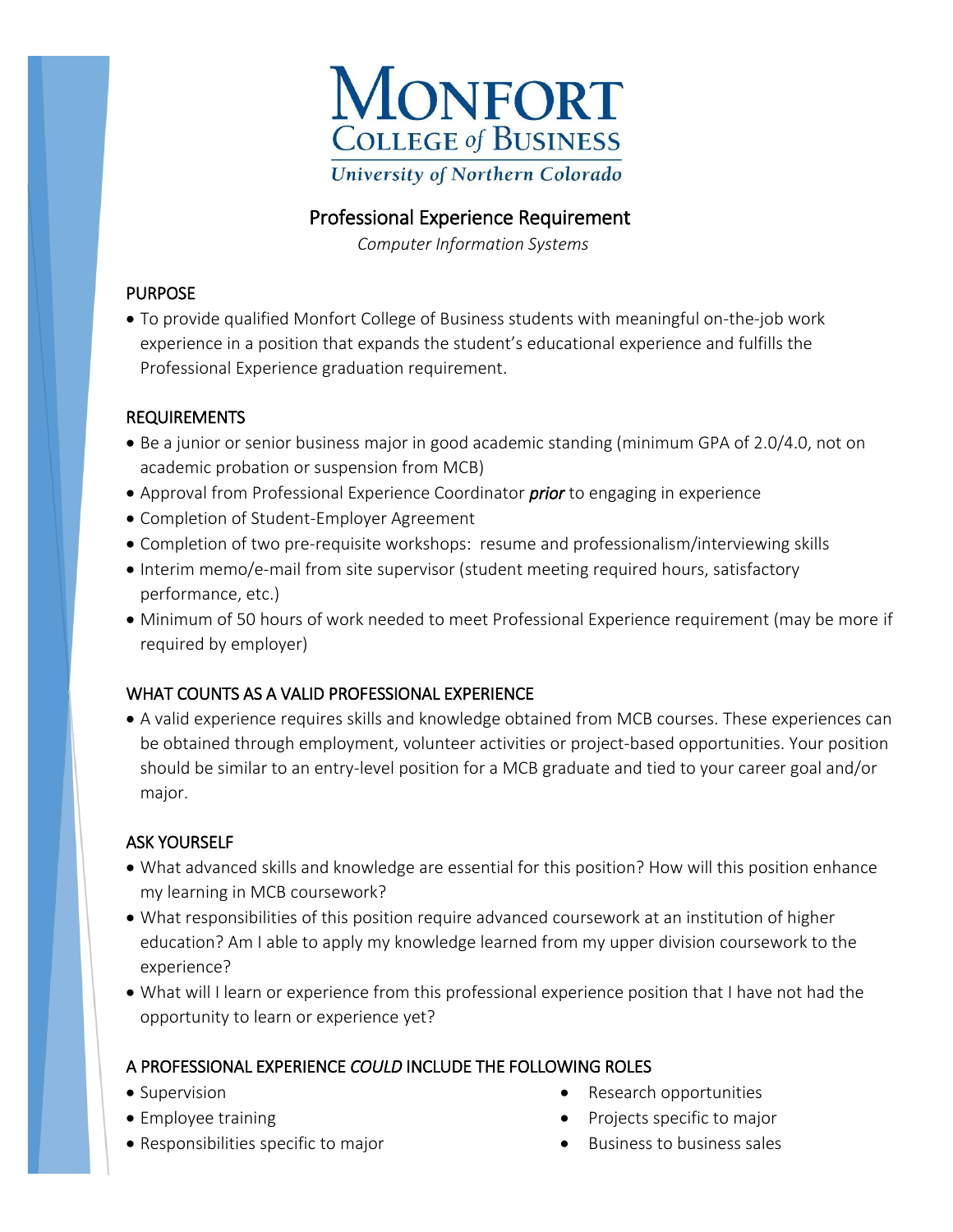

## Professional Experience Requirement

 *Computer Information Systems*

### POSITIONS THAT WILL TYPICALLY NOT BE CONSIDERED A PROFESSIONAL EXPERIENCE

- Telemarketing
- Cashier
- Customer service representative
- Bank teller
- Community adviser
- Receptionist

### CIS PROFESSIONAL EXPERIENCE OVERVIEW

- Waiter/host/bartender
- Point of sale representative
- Administrative assistant
- Sales floor personnel
- General laborer
- The goal of a Professional Experience in CIS is to help the student gain valuable experience and skills that will help him/her to obtain employment upon the completion of the degree.
- The requirement is also expected to benefit the UNC community and its constituents through the efforts of the MCB students.
- It is imperative that both the employment and non-employment activities have meaningful, CISrelated endeavors.
- The Professional Experience provides students with an opportunity to grow professionally, identify personal strengths and weaknesses, apply learned theory to practical situations, and gain an appreciation of the role, duties, and responsibilities of the student's chosen career.
- The Professional Experience is designed cooperatively by the Monfort College of Business faculty, Professional Experience Coordinator, field professionals, and the student to provide an experience that is mutually beneficial to both the student and the business. Businesses and their supervisors become the final link in the development of the student as a new professional. This partnership creates the ultimate educational experience.

### CIS DEPARTMENT PROFESSIONAL EXPERIENCE GUIDELINES

- MCB has identified the Professional Experience requirement as a minimum of 50 hours that a student has to complete. For the Department of Accounting and CIS, the Professional Experience can be met through the following:
	- o Internship (preferred method of PE completion) BACS 492 (1-3 credits)
		- **The requirements to meet the internship credit will meet the Professional Experience** requirement.